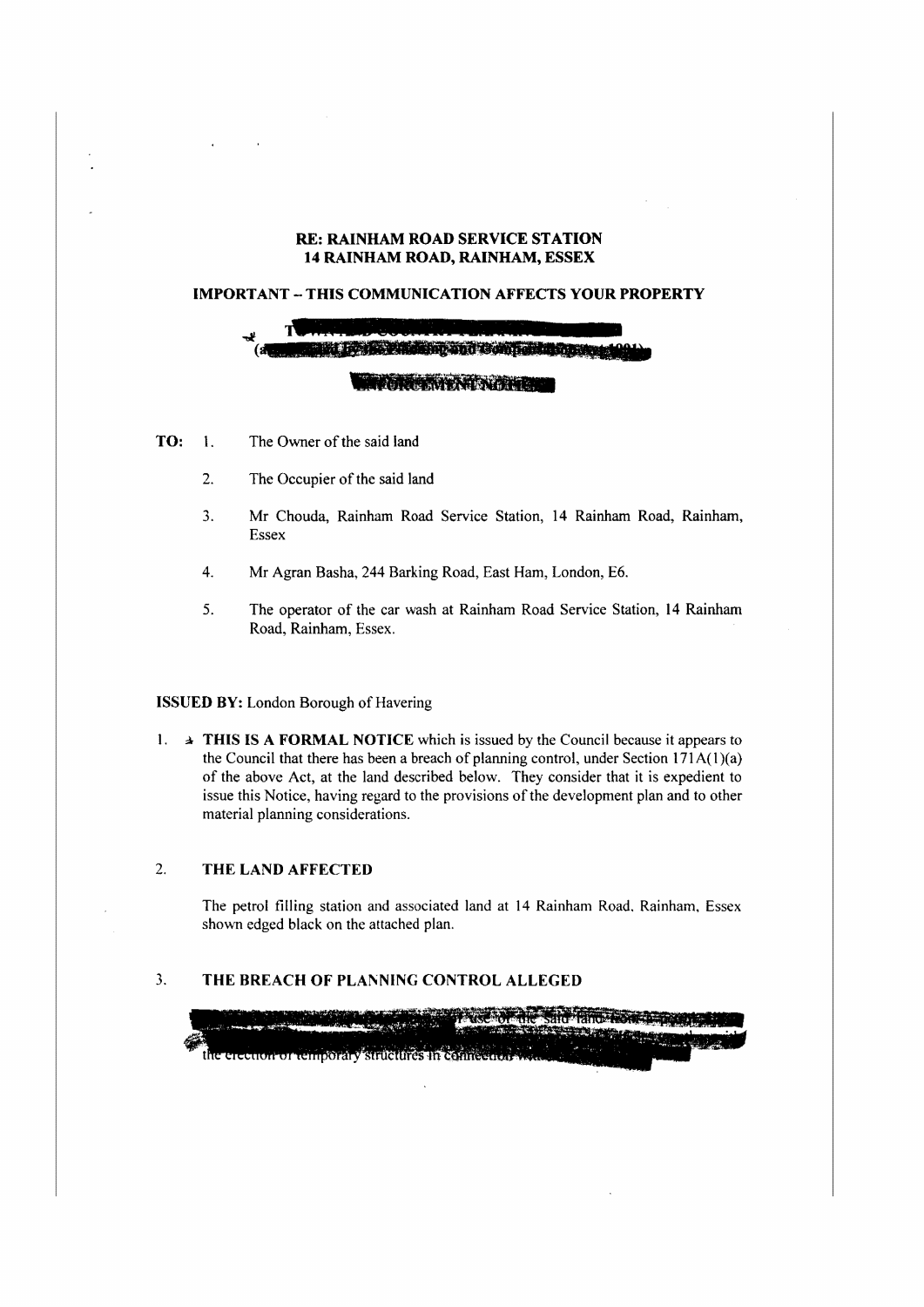## 4. **REASONS FOR ISSUING THIS NOTICE**

It appears to the Council that the above breach of planning control has occurred within the last ten years. The unauthorised use is not suitable for this residential area. It materially harms the surrounding area through general noise and disturbance including from the jet wash; spray from the jet wash drifting into neighbouring gardens; inadequate drainage; the effect of queuing vehicles upon the adjacent highway and the related structures unsightly appearance.

The Council do not consider that planning permission should be given because planning conditions could not overcome these problems.

#### 5. **WHAT YOU ARE REQUIRED TO DO**

 $\overline{1}$ 

i) Stop using the land for the washing of vehicles.

*Time for compliance:* one month from the effective date of this notice.

ii) Remove from the land all temporary buildings, sheds and structures, all equipment, apparatus, vehicles, tools, scrap, waste, machinery and installations brought onto the land in connection with the unauthorised vehicle washing use.

*Time for compliance:* one month from the effective date of this notice.

### 6. **WHEN THIS NOTICE TAKES EFFECT**

unless an appeal is made against it beforehand. Signed:  $\begin{matrix} 1 & 1 \end{matrix}$ Authoriscd Officer  $\sim$   $\sim$ 

On behalf of London Borough of Havering **Town Hall Main Road Romford Rt JBD**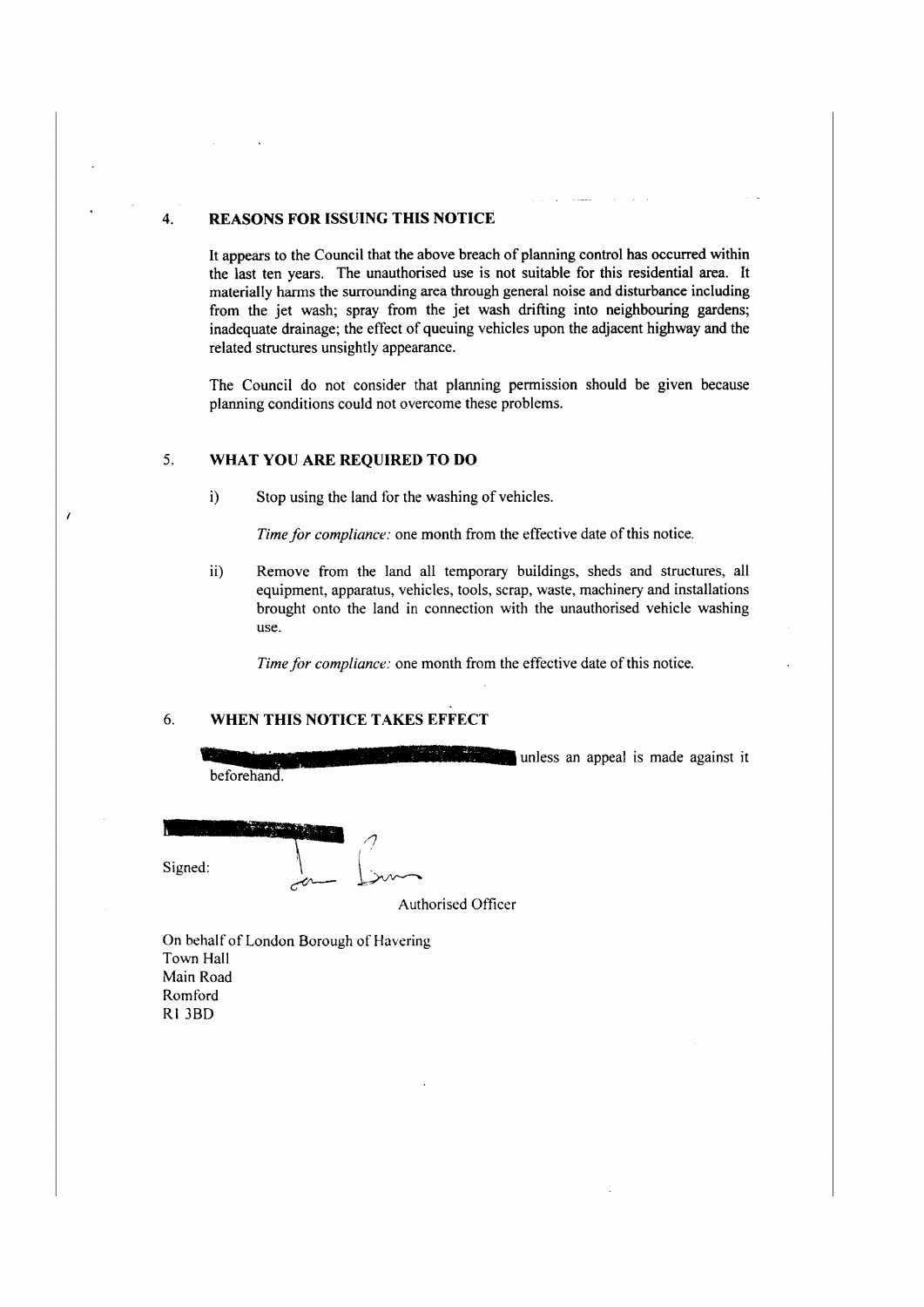## **YOUR RIGHT OF APPEAL**

You can appeal against this Notice but any appeal must be received or posted in time to be received by the Secretary of State before the 4<sup>th</sup> December 2002 The enclosed booklet "Enforcement Appeals -A Guide to Procedure" sets out your rights. Read it carefully. You may use the enclosed appeal forms. One is for you to send to the Secretary of State if you decide to appeal. The other is for you to keep as a duplicate for your own records. You should also send the Secretary of State the spare copy of this Enforcement Notice which is enclosed.

# **WHAT HAPPENS IF YOU DO NOT APPEAL**

If you do not appeal against this Enforcement Notice it will take effect on the  $4<sup>th</sup>$  December 2002 and you must then ensure that the required steps for complying with it, for which you may be held responsible, are taken within the period specified in the Notice.

# **FAILURE TO COMPLY WITH AN ENFORCEMENT NOTICE WHICH HAS TAKEN EFFECT CAN RESULT IN PROSECUTION AND/OR REMEDIAL ACTION BY THE COUNCIL.**